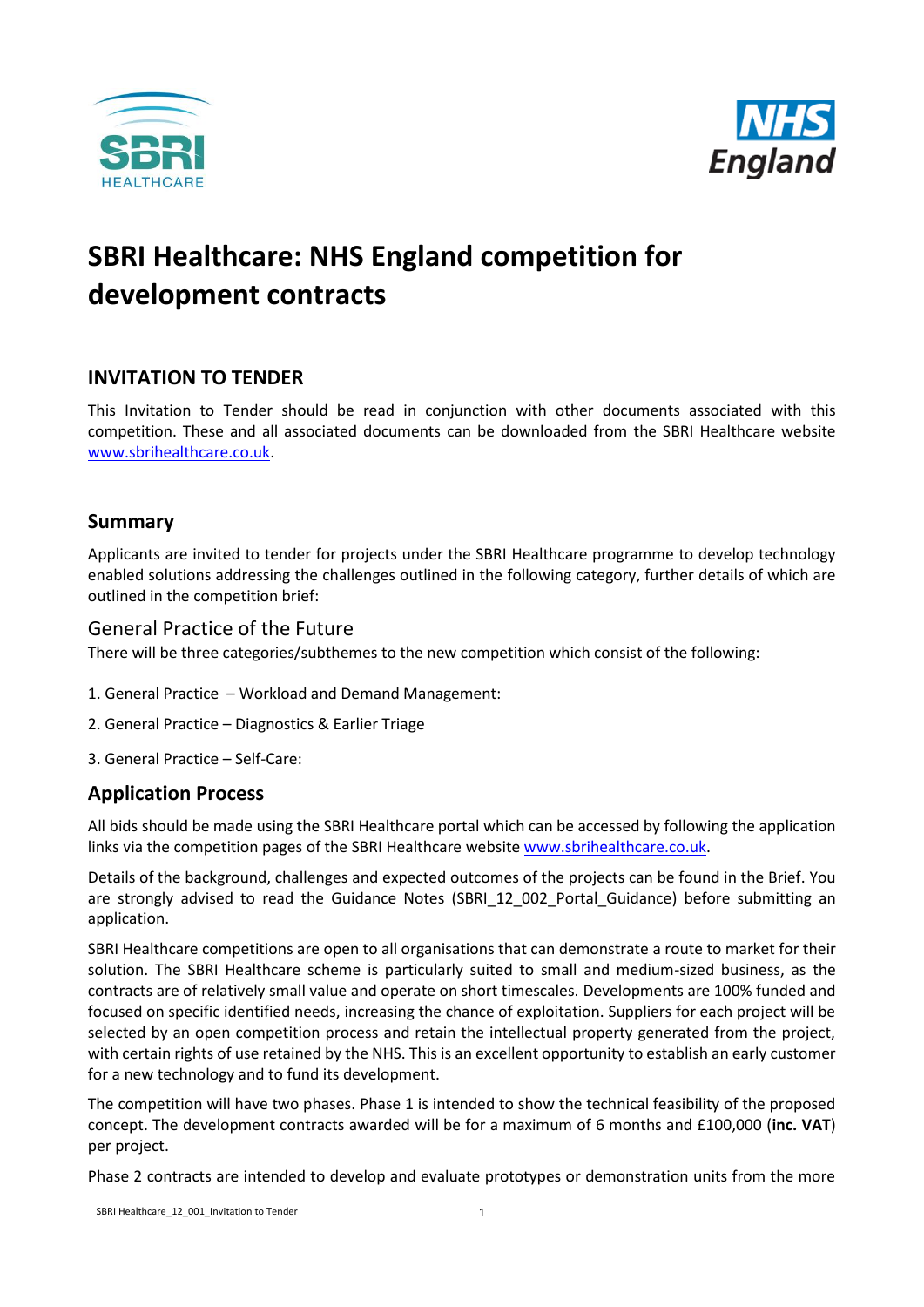promising technologies in Phase 1. Only those projects that have completed Phase 1 successfully will be eligible for Phase 2. The development contracts awarded in Phase 2 will be for a maximum of 12 months and £1,000,000 (**inc. VAT**) per project.

Applicants should state their goals and outline plan for Phase 2, as an explicit part of the path to full commercial implementation, in their Phase 1 proposal.

Briefing events for businesses interested in finding out more about the competition will be held on  $25<sup>th</sup>$ October 2016 - Cambridge and 27<sup>th</sup> October 2016 - Bristol. Please check the website for confirmation of venues and further details.

Applications must be submitted via the SBRI Healthcare portal which can be accessed by following the application links via the competition pages of the SBRI Healthcare website [www.sbrihealthcare.co.uk.](http://www.sbrihealthcare.co.uk/) The form must be completed and submitted electronically through the online application portal. Only applications received by 1200hrs on 24<sup>th</sup> November 2016 will be accepted. We strongly advise that you read the accompanying Guidance Notes prior to submission.

PLEASE DO NOT SEND COMPLETED APPLICATIONS BY POST OR BY ANY OTHER MEANS THAN THROUGH THE PORTAL AS DESCRIBED ABOVE.

## **Key dates**

| Competition launch        | 26 <sup>th</sup> September 2016      |
|---------------------------|--------------------------------------|
| <b>Briefing events</b>    | 25 <sup>th</sup> Oct 2016, Cambridge |
|                           | 27th Oct 2016, Bristol               |
| Deadline for applications | 24 <sup>th</sup> November 2016       |
|                           |                                      |
| Assessment                | November 2016/December<br>2016       |
| Contracts awarded         | February 2017                        |

## **Assessment process**

Applications will be reviewed by a selected panel of experts. It may be that a number of finalists will be requested to attend an interview or provide a demonstration for the panel. Contracts will be awarded shortly thereafter. Feedback to unsuccessful applicants will be given after contracts are awarded.

#### **The assessment criteria will include:**

- How well does the proposal address the challenge?
- To what extent does the proposed project have commercial potential to lead to a marketable product, process or service?
- How significant is the competitive advantage which this technology affords over existing/alternate technologies that can meet the market needs?
- How appropriate is the technical approach that will be adopted?